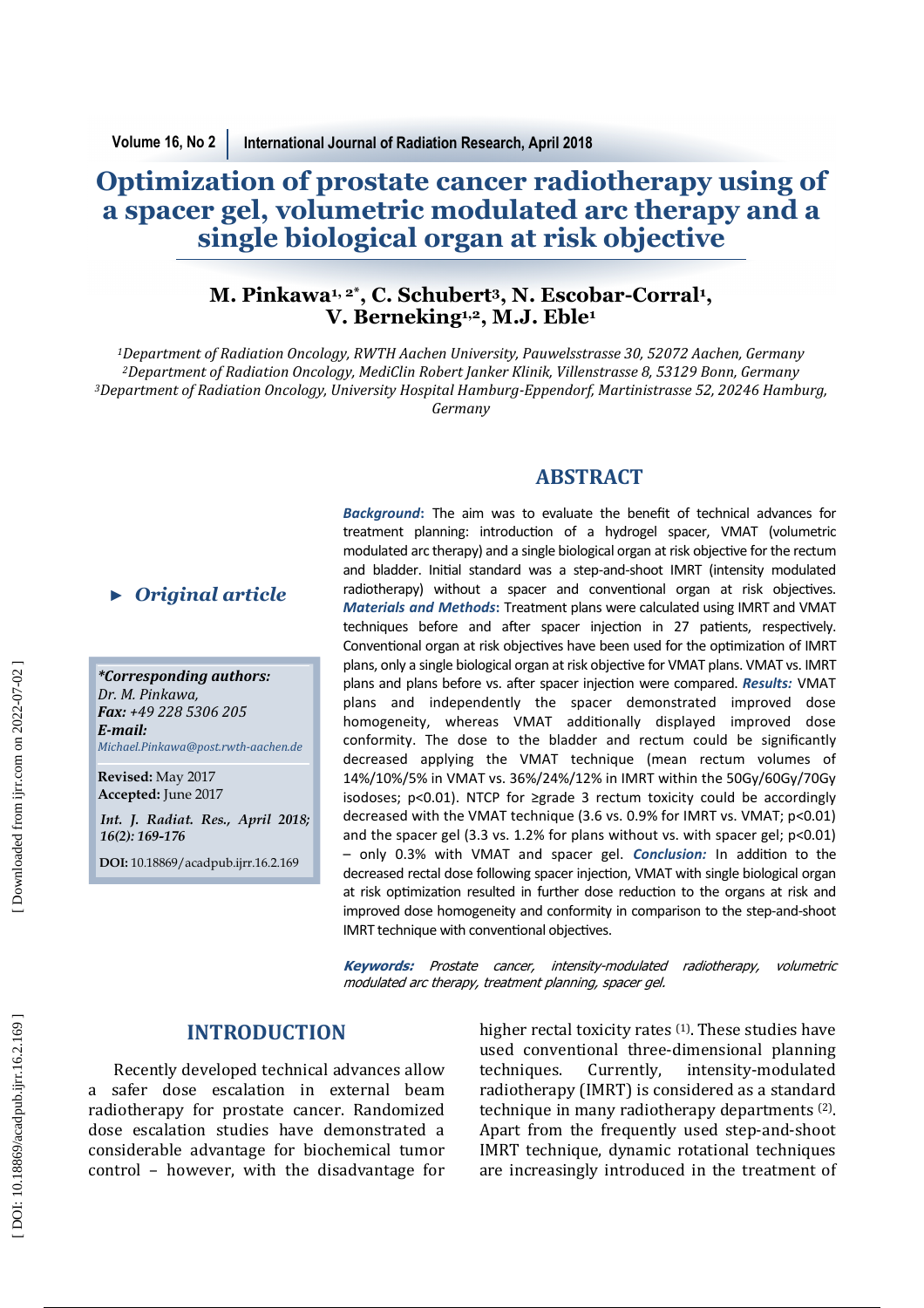prostate cancer  $(3, 4)$ . The obvious advantage is a treatment from multiple angles in a short time, comfortable for the patient and reducing the probability of prostate displacement during a treatment fraction.

Biodegradable spacers, including hydrogel, hyaluronic acid, collagen or an implantable balloon, are increasingly used in the last years  $(5)$ . Spacers can be injected or inserted in a short procedure under transrectal ultrasound guidance via a transperineal approach. A distance of about 1.0-1.5cm is usually achieved between the prostate and rectum, excluding the rectal wall from the high isodoses (6). A considerable dose reduction to the rectum following the application of a spacer between the prostate and anterior rectal wall has been shown in several studies  $(5, 7-9)$ . Several studies have shown well tolerated injection procedures and treatments  $(10, 11)$ . Apart from considerable reduction of rectal irradiation, the first prospective randomized trial recently demonstrated a reduction of rectal toxicity after hydrogel injection in men undergoing prostate image-guided intensity-modulated radiation therapy (7).

The aim of this study was to evaluate the impact of recent technical advances on the dose distribution and normal tissue complication probability (NTCP), based on the actual developments in a specific radiotherapy department. This study focuses specifically on innovative treatment planning with a single biological organ at risk objective for the rectum and bladder, respectively, as a simple efficient method in comparison to the conventionally used organ at risk objectives. A single biological organ at risk objective is based on the equivalent uniform dose (EUD) that represents the dose-volume histogram in only a single dose value  $-$  in contrast to several objectives for specific dose-volume levels that are used conventionally (12).

Initial plan optimization for IMRT with fixed organ at risk objectives was compared to the optimization with a single biological organ at risk objective that is currently used for VMAT plans in our department. All treatment plans were calculated with and without a hydrogel spacer to evaluate and compare the advantage to plan optimization/change of treatment technique alone (initial standard: IMRT with fixed organ at risk objectives and without spacer; current standard: VMAT with single biological organ at risk objective and spacer).

Prior studies in the literature have already compared IMRT and VMAT techniques with the same optimization criteria for both techniques  $(13-15)$ ; this comparison has not been repeated in our study.

## **MATERIALS AND METHODS**

### **Treatment planning**

A polyethylene glycol spacer gel (10ml SpaceOAR<sup>TM</sup>, Augmenix Inc., Waltham, MA) was injected under transrectal ultrasound guidance in 27 patients with localized stage T1-2cN0M0 prostate cancer (Gleason score <7; PSA<20ng/ ml). It maintains space for approximately three months and is absorbed in approximately six months. The study was performed in accordance with the ethical guidelines laid out in the Declaration of Helsinki. All persons gave their informed consent prior to the inclusion in the study. Treatment planning computed tomography (CT) was performed before and 3-5 days after injection in supine position with a slice thickness of 5mm. Patients were asked to have a full bladder for the planning CT scans. They were asked to empty their bowels. In all scans prostate volume, planning target volume (PTV), bladder and rectum were delineated by identifying the external contours. The rectum enclosed the region from the anal canal to the rectosigmoid flexure. Clinical target volume (CTV) was defined as prostate with or without the base of seminal vesicles (corresponding to the proximal 2-4 seminal vesicle slices). The same individual (M.P.) performed all contouring to exclude inter-observer variations. For the PTV, 8mm lateral and anterior, 5mm superior and inferior and 4mm posterior margins were added. 

Treatment plans were calculated using the IMRT (five step-and-shoot angles:  $108^\circ$ ,  $105^\circ$ ,

*Int. J. Radiat. Res., Vol. 16 No. 2, April 2018*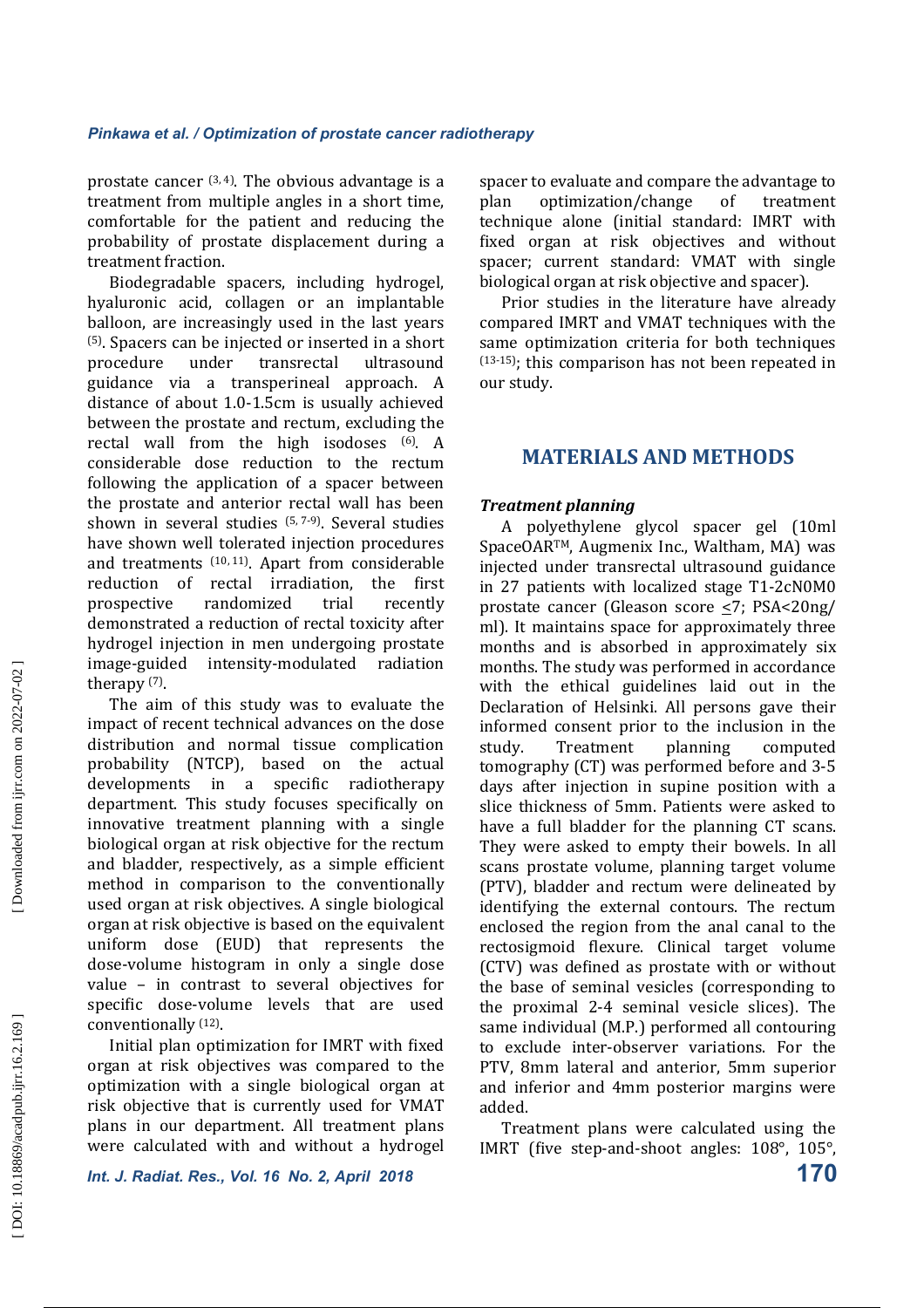$45^\circ$ ,  $315^\circ$ ,  $255^\circ$ ) and VMAT (single full gantry rotation) techniques, respectively, resulting in 54 plans before and 54 plans after spacer  $\overrightarrow{F}$ injection (Philips Pinnacle<sup>3</sup> treatment planning system). Total dose was 78Gy (prescription dose) in 2Gy fractions in all cases. Dose distributions were optimized for 98% of the PTV volume receiving at least 95% of the prescribed dose while the maximum dose was kept below 107%. 

Fixed rectum and bladder objectives have been used for the optimization of IMRT plans, with maximum rectum  $V_{50} = 50\%$ , maximum rectum  $V_{70} = 20\%$  (i.e. maximum 50% / 20% of the rectum volume within the  $50Gy / 70Gy$ isodose level); maximum bladder  $V_{55} = 50\%$ , maximum bladder  $V_{70}$  = 30% - based on RTOG (Radiation Therapy Oncology Group) recommendations (16). The direct machine parameter optimization (DMPO) algorithm was applied for inverse planning with a  $2 \text{cm}^2$ minimum segment area, 5 minimum segment monitor units and a maximum number of 70 segments. 

EUD based planning was introduced for the optimization of VMAT plans. Only a single EUD value was used as rectum and bladder constraint, respectively. The EUD is defined as the biologically equivalent dose that, if given uniformly, will lead to the same effect in the tumor volume or the normal tissues as the actual nonuniform dose distribution <sup>(12)</sup>. The EUD objective was decreased consecutively (optimization repeated) as long as the dose to the PTV was not compromised. The dose to femoral heads was limited to a maximum of 50Gy to 2% of the femoral head in all treatment plans of this study without further optimization. Collimator position was set to  $3^\circ$ . The SmartArc algorithm was used for inverse planning with preset values of 300 sec maximum treatment time and limited leaf motion of 0.4 cm per degree. 

### *Plan evaluation*

Minimum dose, homogeneity and conformity for the PTV  $(17, 18)$  maximum doses to the rectum and bladder, as well as the respective dose-volume histograms were evaluated and compared. 

$$
Homogeneity\ index\ HI = \frac{D_2 - D_{98}}{D_{50}}
$$

 $D_2$  /  $D_{98}$  /  $D_{50}$  – dose to 2% (maximum dose), to 98% (minimum dose) and 50% of PTV

$$
Conformity IndexCI = \frac{p_{TVp_{IV2}}}{p_{TV*PIV}}
$$

 $PTV_{PIV}$  - PTV volume covered by 95% of the prescription dose

PIV - total volume covered by 95% of the prescription dose

Additionally, EUD and NTCP were determined. The form

$$
EUD = \left(\frac{1}{N}\sum_{i} D_i^a\right)^{\frac{1}{a}}
$$

was suggested for both tumors and normal tissues  $(12)$ : "N" is the number of voxels in the anatomic structure of interest, " $D_i$ " is the dose in the i'th voxel, and "a" is the tumor or normal tissue-specific parameter that describes the dose -volume effect. In this analysis, a=-10 was taken for prostate cancer  $(12, 19)$ , a=2 for the bladder and  $a=9$  for the rectum  $(20, 21)$ .

NTCP can be represented as a function of EUD. The equation is an exponential of a second-degree polynomial of the EUD (20). NTCP for rectum (severe proctitis, necrosis, fistula) and bladder (symptomatic bladder contracture and volume  $loss$ ) (20, 21) toxicity was computed applying the Lyman-Kutcher-Burman model with Emami parameters (rectum: n=0.12, m=0.15, median toxicity dose=80Gy; bladder:  $n=0.5$ ,  $m=0.11$ ; median toxicity dose=80Gy). Additionally, parameters as published by Rancati *et al.* <sup>(22)</sup> for grade 2 or 3 rectal bleeding were applied.

### *Statistical analysis*

Statistical analysis was performed using the IBM SPSS Statistics 22.0 (IBM, New York), software. The Wilcoxon's matched-pairs test was applied to determine statistical differences between volumes, doses and NTCP for comparisons of IMRT vs. VMAT and pre spacer vs. post spacer plans. All p-values reported are two-sided,  $p<0.05$  is considered significant.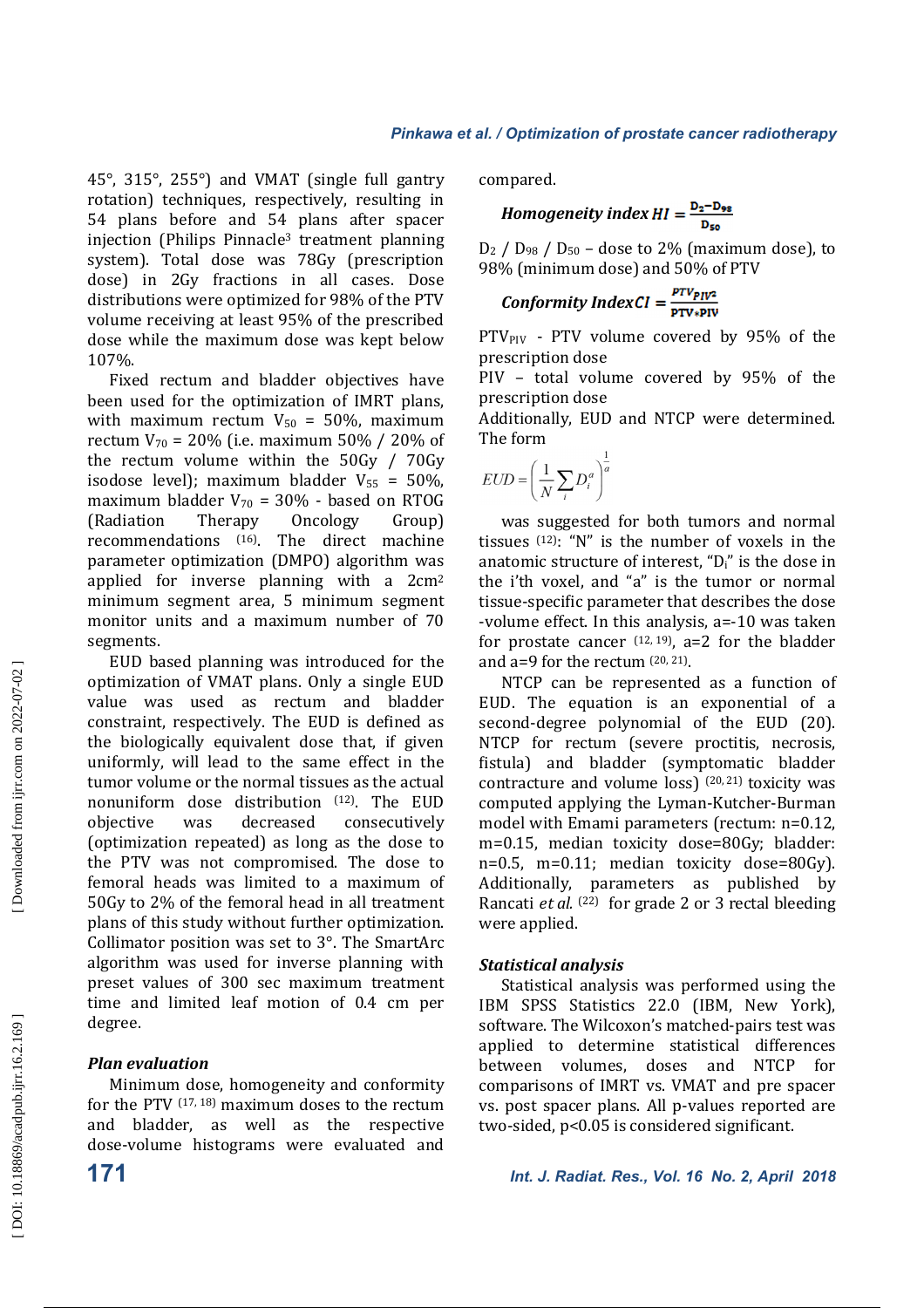## **RESULTS**

No statistical differences were found for the CTV, PTV and organ at risk volumes, as determined before and after spacer injections (table 1), though rectum and bladder volumes tended to be smaller in the post spacer CT. The dose delivered to the PTV is described with several values and indices in table 2. A significantly improved dose homogeneity and conformity in the PTV resulted in VMAT plans in comparison to IMRT plans. The EUD for the PTV was higher in VMAT plans, but minimum doses in the PTV were comparable (difference not significant). The application of a spacer resulted in improved homogeneity, but additionally a

higher minimum dose in the PTV. Thus, the highest EUD,  $D_{min}$  and  $V_{76}$ , best homogeneity and conformity resulted in the VMAT plans following hydrogel injection.

The isodose distribution in IMRT and VMAT plans, well demonstrating the effect of the chosen techniques itself (five field IMRT with no objectives for lower dose levels and VMAT with maximum posterior dose drop-off) and the effect of the spacer on rectum protection is shown in figure 1 as an example. Mean dose-volume histograms for the bladder (figure 2) and rectum (figure 3) give an overview of all dose levels. Specific numbers with standard deviations are presented in table 3.

|                                                            | pre spacer (n=27) | post spacer (n=27) |
|------------------------------------------------------------|-------------------|--------------------|
| planning target volume (cm <sup>3</sup> )                  | 131 (46)          | 136 (46)           |
| prostate $+/-$ base of seminal vesicles (cm <sup>3</sup> ) | 56 (25)           | 55 (26)            |
| rectum (cm <sup>3</sup> )                                  | 96 (55)           | 88 (44)            |
| bladder $(cm3)$                                            | 230 (107)         | 217 (129)          |

**Table 2.** Comparison of mean dose values, homogeneity indices (HI) and conformity indices (CI) for the planning target volume (standard deviation). Statistically significant differences between VMAT and IMRT (first comparison) or pre spacer and post spacer (second comparison) in bold numbers (n.s.–not significant).

|            |                 | <b>VMAT</b><br>$(n=54)$ | <b>IMRT</b><br>$(n=54)$ | pre spacer<br>$(n=54)$ | post spacer<br>$(n=54)$ | <b>VMAT</b><br>+spacer<br>$(n=27)$ |
|------------|-----------------|-------------------------|-------------------------|------------------------|-------------------------|------------------------------------|
| <b>PTV</b> | EUD/Gy          | 77.7(0.3)               | 77.4(0.9)               | 77.7(0.2)              | 77.6(0.7)               |                                    |
|            |                 | $p=0.02$                |                         | n.s.                   |                         | 77.7(0.2)                          |
|            | $D_{\min}$ / Gy | 75.1(0.8)               | 74.9(1.3)               | 74.7(1.2)              | 75.2(0.8)               |                                    |
|            |                 | n.s.                    |                         | n.s.                   |                         | 75.2(0.6)                          |
|            | $V_{76}$ /%     | 90.6(18.1)              | 81.7(25.0)              | 80.0(27.9)             | 92.3(11.8)              |                                    |
|            |                 | $p=0.01$                |                         | $p = 0.01$             |                         | 94.1(2.4)                          |
|            | HI              | 0.05(0.01)              | 0.06(0.02)              | 0.06(0.02)             | 0.05(0.02)              |                                    |
|            |                 | $p=0.03$                |                         | $p=0.02$               |                         | 0.05(0.01)                         |
|            | <b>CI</b>       | 0.82(0.17)              | 0.73(0.07)              | 0.76(0.17)             | 0.78(0.09)              |                                    |
|            |                 | p<0.01                  |                         | n.s.                   |                         | 0.84(0.04)                         |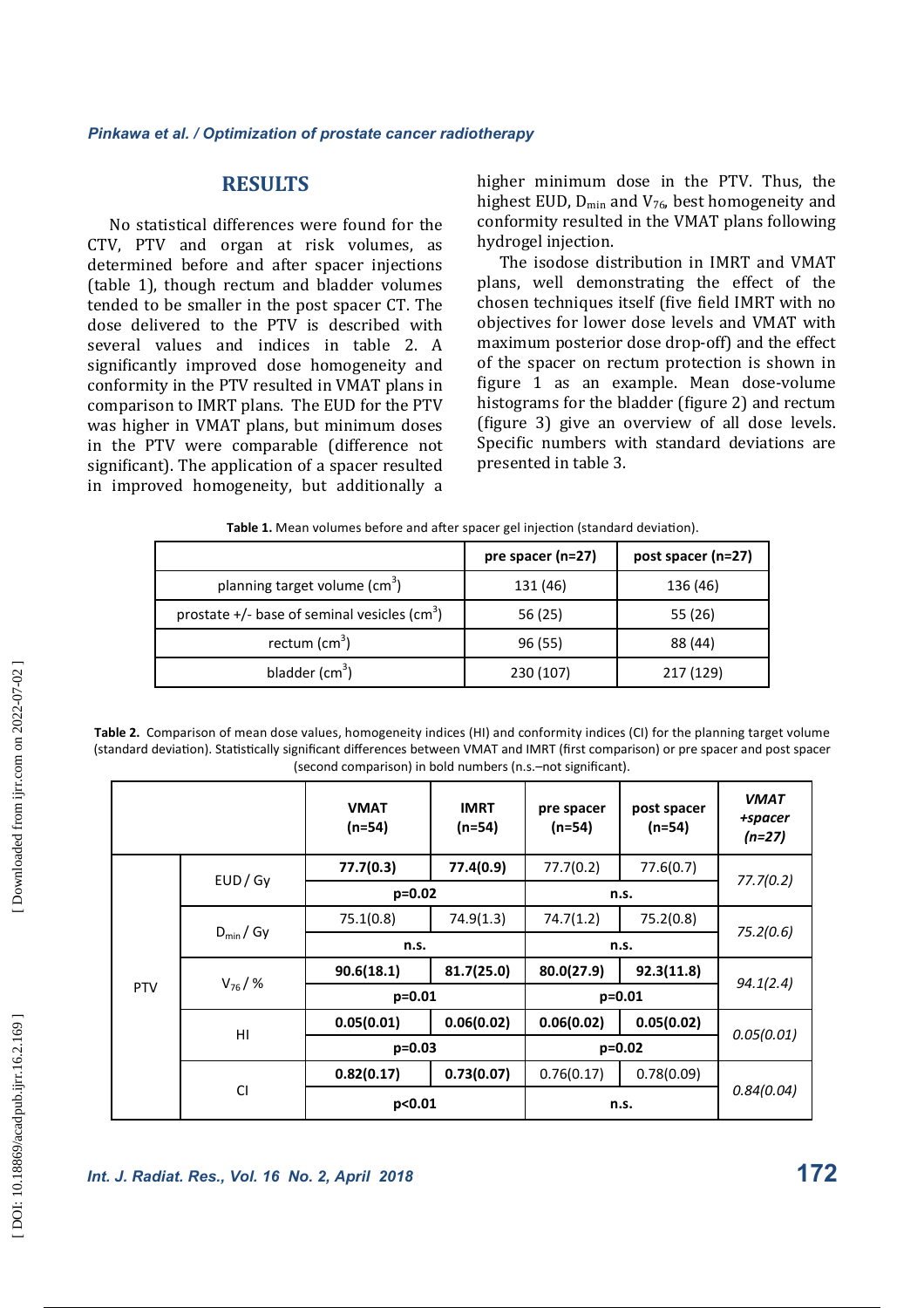

Figure 1. Example demonstrating isodose distribution applying IMRT (upper images) and VMAT (lower images) techniques without (left) and with (right) a hydrogel spacer in an axial planning computed tomography slice.



Treatment technique and spacer injection play both an important independent role. The dose to the bladder and the rectum could be significantly decreased with the VMAT technique and biological plan optimization. Most probably as an effect of smaller bladder volumes, bladder doses were found to be higher after spacer injection. However, no significant spacer effect resulted for the bladder EUD and NTCP. NTCP for higher grade bladder toxicity was  $0\%$  in the majority of plans.



Considerably larger effects could be seen for the rectum dose. In spite of improved PTV dose coverage, EUD and NTCP for  $\geq$ grade 2 rectal bleeding and  $\geq$ grade 3 rectum toxicity could be significantly decreased  $(p<0.01)$ , so that the best treatment plans again resulted using the VMAT technique with a single biological organ at risk objective following hydrogel injection. Mean NTCP was <1% and mean rectum  $V_{70}$ <2% combining both factors.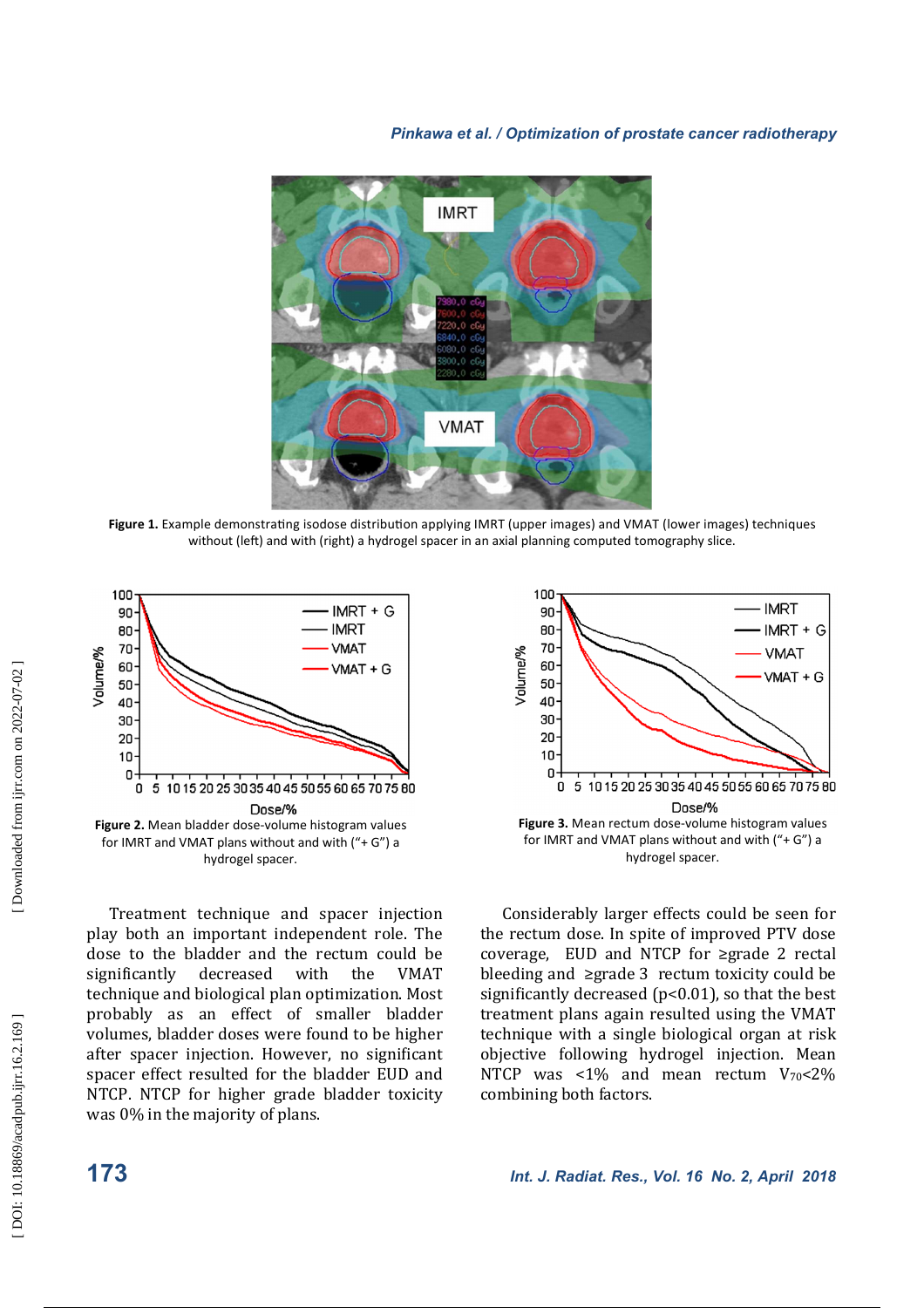|                                               |                                     | <b>VMAT</b>                        | <b>IMRT</b>                       | pre spacer               | post spacer             | VMAT +spacer |  |
|-----------------------------------------------|-------------------------------------|------------------------------------|-----------------------------------|--------------------------|-------------------------|--------------|--|
|                                               |                                     | $(n=54)$                           | $(n=54)$                          | $(n=54)$                 | $(n=54)$                | $(n=27)$     |  |
|                                               | EUD / Gy                            | 53.9(7.1)                          | 58.9(6.7)                         | 59.9(6.0)                | 52.9(6.9)               | 49.1(6.9)    |  |
|                                               |                                     | p<0.01                             |                                   | p<0.01                   |                         |              |  |
|                                               | $D_{\text{max}}/Gy$                 | 70.7(9.5)                          | 73.7(3.5)                         | 76.1(1.2)                | 68.2(8.6)               | 64.8(10.5)   |  |
|                                               |                                     | p=0.03                             |                                   | p<0.01                   |                         |              |  |
|                                               | $V_{76}$ /%                         | 0.9(1.5)                           | 1.6(1.9)                          | 2.2(2.0)                 | 0.4(0.6)                | 0.4(0.6)     |  |
|                                               |                                     | p<0.01                             |                                   | p<0.01                   |                         |              |  |
|                                               | $V_{70}$ / %                        | 4.6(4.2)                           | 10.7(8.5)                         | 11.7(7.8)                | 3.6(3.8)                | 1.9(2.0)     |  |
|                                               |                                     | p<0.01                             |                                   | p<0.01                   |                         |              |  |
| Rectum                                        | $V_{60}$ /%                         | 8.4(6.4)                           | 20.4(12.4)                        | 19.7(12.0)               | 9.1(8.2)                | 4.6(4.0)     |  |
|                                               |                                     | p<0.01                             |                                   | p<0.01                   |                         |              |  |
|                                               | $V_{50}$ / %                        | 12.3(8.5)                          | 30.7(16.3)                        | 27.3(16.6)               | 15.7(12.8)              | 7.8(6.0)     |  |
|                                               |                                     | p<0.01                             |                                   | p<0.01                   |                         |              |  |
|                                               | NTCP / %                            | 0.9(0.9)                           | 3.6(2.5)                          | 3.3(2.5)                 | 1.2(1.6)                |              |  |
|                                               | (severe proctitis, necrosis, fistu- | p<0.01                             |                                   | p<0.01                   |                         | 0.3(0.5)     |  |
|                                               | la)                                 |                                    |                                   |                          |                         |              |  |
|                                               | NTCP / %                            | 1.9(1.7)                           | 4.7(3.1)                          | 4.9(2.8)                 | 1.6(1.8)                | 0.6(1.0)     |  |
|                                               | (≥grade 2 rectal bleeding)          | p<0.01                             |                                   | p<0.01                   |                         |              |  |
|                                               | EUD / Gy                            | 35.1(9.3) 40.3(10.6)               |                                   | 36.6(9.9)<br>38.8(10.6)  |                         | 35.7(9.3)    |  |
|                                               |                                     | p<0.01                             |                                   | n.s.                     |                         |              |  |
|                                               | $D_{\text{max}}/Gy$                 | 77.3(3.2)                          | 78.0(1.9)                         | 77.3(3.5)                | 78.0(1.1)               | 77.7(0.8)    |  |
|                                               |                                     | p=0.04                             |                                   | n.s.                     |                         |              |  |
|                                               | $V_{76}$ / %                        |                                    | $\overline{12.0(6.1)}$ 17.5(11.1) | 13.6(8.8)                | 15.9(9.7)               | 12.3(6.3)    |  |
|                                               |                                     | p<0.01                             |                                   | p<0.01                   |                         |              |  |
|                                               | $V_{70}$ / %                        | $\overline{22.0(11.3)}$ 29.9(16.6) |                                   | 24.5(12.7)               | 27.5(16.4)              | 22.4(11.8)   |  |
| Bladder                                       |                                     | p<0.01                             |                                   | p<0.01                   |                         |              |  |
|                                               | $V_{60}$ / %                        | 32.8(16.7) 43.5(22.5)              |                                   | 36.2(18.1)<br>40.1(22.6) |                         | 34.0(17.9)   |  |
|                                               |                                     | p<0.01                             |                                   | p=0.04                   |                         |              |  |
|                                               | $V_{50}$ / %                        | 42.3(21.7) 54.7(26.7)              |                                   | 46.1(22.2)               | 50.9(27.4)              | 43.8(23.1)   |  |
|                                               |                                     | p<0.01                             |                                   | $p=0.02$                 |                         |              |  |
|                                               | NTCP / %                            | 0.0(0.0)                           | 0.1(0.3)                          | 0.0(0.2)                 | 0.1(0.2)                |              |  |
|                                               | (symptomatic bladder                | $p=0.03$                           |                                   | n.s.                     |                         | 0.0(0.0)     |  |
| contracture and volume loss)                  |                                     |                                    |                                   |                          |                         |              |  |
| right femoral head; D <sub>mean</sub> / Gy Gy |                                     | 31.0(9.1)                          | 25.0(7.9)                         | 28.5(9.7)                | 29.5(8.1)               | 32.4(8.5)    |  |
|                                               |                                     | p<0.01                             |                                   | n.s                      |                         |              |  |
| left femoral head; D <sub>mean</sub> / Gy     |                                     | 33.7(9.8)<br>26.5(8.9)             |                                   | 30.7(8.7)                | 29.5(11.2)<br>33.9(8.7) |              |  |
|                                               |                                     | p<0.01                             |                                   | n.s                      |                         |              |  |

Table 3. Comparison of mean dose values and normal tissue complication probability (NTCP) for the organs at risk (standard deviation). Statistically significant differences between VMAT and IMRT (first comparison) or pre spacer and post spacer (second comparison) in bold numbers (n.s.–not significant).

## **DISCUSSION**

In this study we have evaluated the technical developments in our department. After the implementation of the IMRT technique, used as a five-field step-and-shoot technique, a hydrogel spacer injection was introduced. Using the RTOG

*Int. J. Radiat. Res., Vol. 16 No. 2, April 2018* **174**

treatment planning constraints <sup>(16)</sup>, acceptable plans resulted even without a spacer. With the same constraints, the rectal volume in the high dose region, as for example  $V_{70}$ , was reduced by more than 50%. The available new methods allow rectal dose reductions far below the usually applied levels. The crucial difference is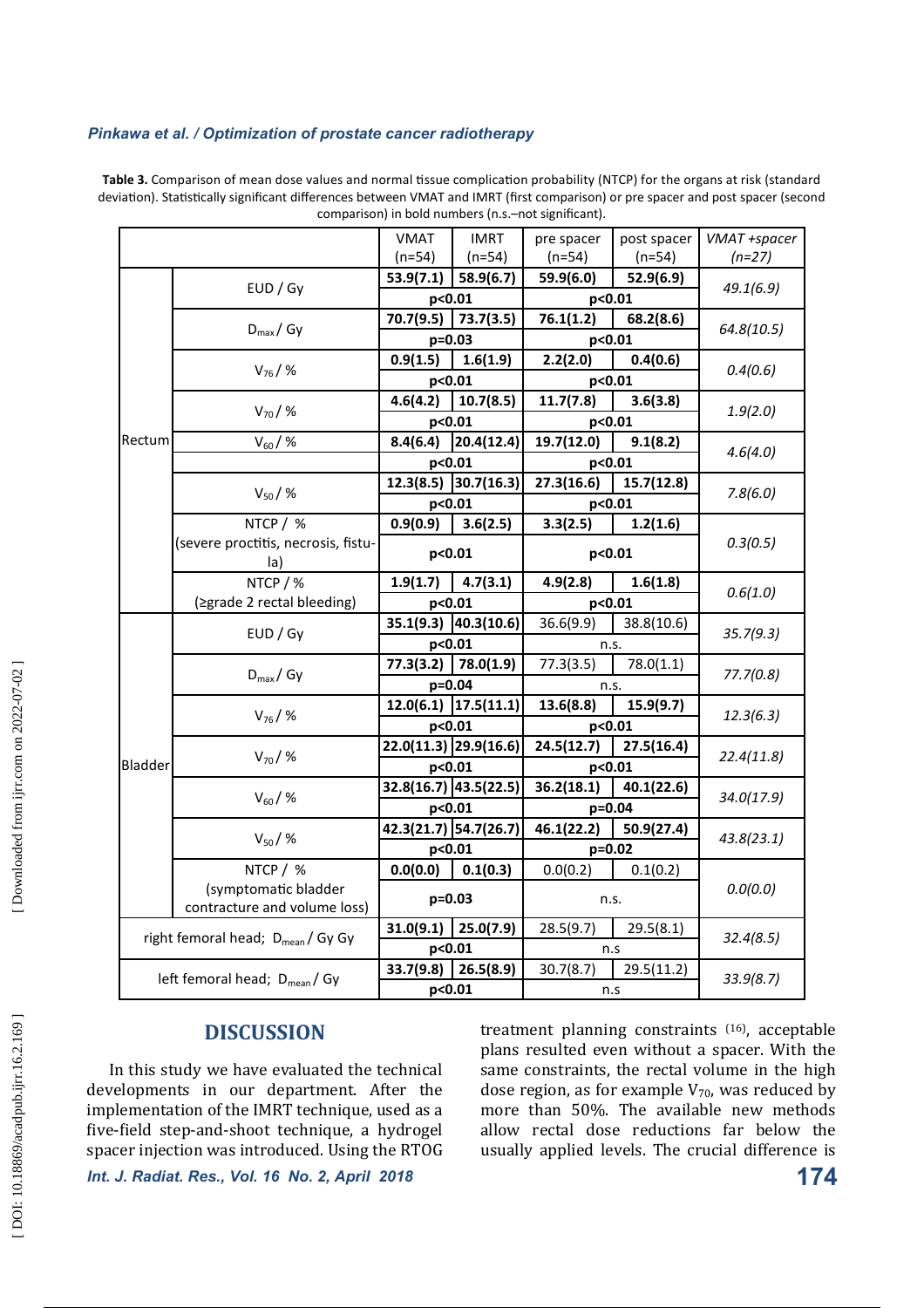repeated optimization to reach the lowest possible dose to the organs at risk instead of the same fixed dose constraint for all patients.

Increasing the number of beam directions and beam segments, as established in IMRT techniques, above all improves dose conformity and decreases the dose to organs at risk  $(23)$ . Rotational techniques, as the VMAT technique, are available in linear accelerators since a few vears. They enabled us to reduce the treatment time and the number of monitor units considerably. The number of beam directions increases considerably, simultaneously changing gantry speed, multileaf collimator position, and dose rate  $(4, 23)$ . An improved dose conformity and dose homogeneity in the PTV has been demonstrated in our study, as in other studies in the past  $(13, 24)$ .

The application of fixed conventional dose constraints is not sufficient to reach the best possible result for the patient. The dose to the organs at risk needs to be as low as possible. Therefore, the inverse treatment planning optimization process must apply individually adapted constraints and/or needs to be repeated several times. As the EUD represents the dose to an organ by a single value, EUD based treatment planning allows us to use only a single objective for each organ at risk, based on known correlations of dose-volume histograms with consequential toxicity profiles  $(12, 19)$ . This planning method proved to be very effective in our clinical practice, particularly with a hydrogel spacer. The actual benefit of this method was evaluated in this study, using exactly the same patients for all treatment plans without and with a spacer. Prior studies have already shown a considerable rectal dose reduction applying the hydrogel spacer for prostate cancer IMRT, reducing mean  $V_{70}$  from 12-13% to 3-5%  $(7,8)$ . The VMAT technique with a single biological organ at risk objective and a spacer allowed to reduce mean  $V_{70}$  to 1.9% and NTCP for severe rectal and bladder toxicity to  $\lt 1\%$ . The calculated NTCP for grade 2 or higher rectal bleeding was also  $<1\%$ .

Techniques combining IMRT with static beam directions and VMAT optimization have been also evaluated in recently published studies to

. in a study by Amaloo *et al.* <sup>(23)</sup> (prescription dose reduce the dose to the organs at risk and also to reduce the low dose spillage  $(4, 23)$ . Only small differences in comparison to VMAT optimization have been shown in prostate cancer patients, as an average rectum  $V_{70}$  of 14.9% with the VMAT technique and 12.9% with the hybrid technique of 79.2Gy). Another study reported mean rectum  $V_{70}$  of 5.9% with IMRT and 5.6% with VMAT (prescription dose of  $74Gy$ )  $^{(13)}$ . These studies all used inverse treatment planning with several fixed dose-volume objectives for the rectum or bladder. NTCP or EUD has not been analysed.

Differences demonstrated in our study are considerably larger and thus clinically relevant, indicating that they have not been achieved by the treatment technique alone, but the application of the hydrogel and treatment plan optimization with a single biological organ at risk objective for the rectum and bladder, respectively. 

## **CONCLUSION**

This study demonstrates that a modern dose escalated prostate cancer treatment, applying a spacer and a VMAT technique, can be performed almost without any risk of serious late bladder and rectum toxicity. The reported very low organ at risk doses could not be reached in previously published studies, so that we can recommend this concept for other radiotherapy departments. 

## **ACKNOWLEDGEMENT**

The hydrogel used in this study was provided by Augmenix Inc., Waltham, MA.

The Department of Radiation Oncology *involved* in this study participated in the initial *multi-institutional clinical trial, supported by*  Augmenix Inc., Waltham, MA.

*Conflicts of interest: Declared none.*